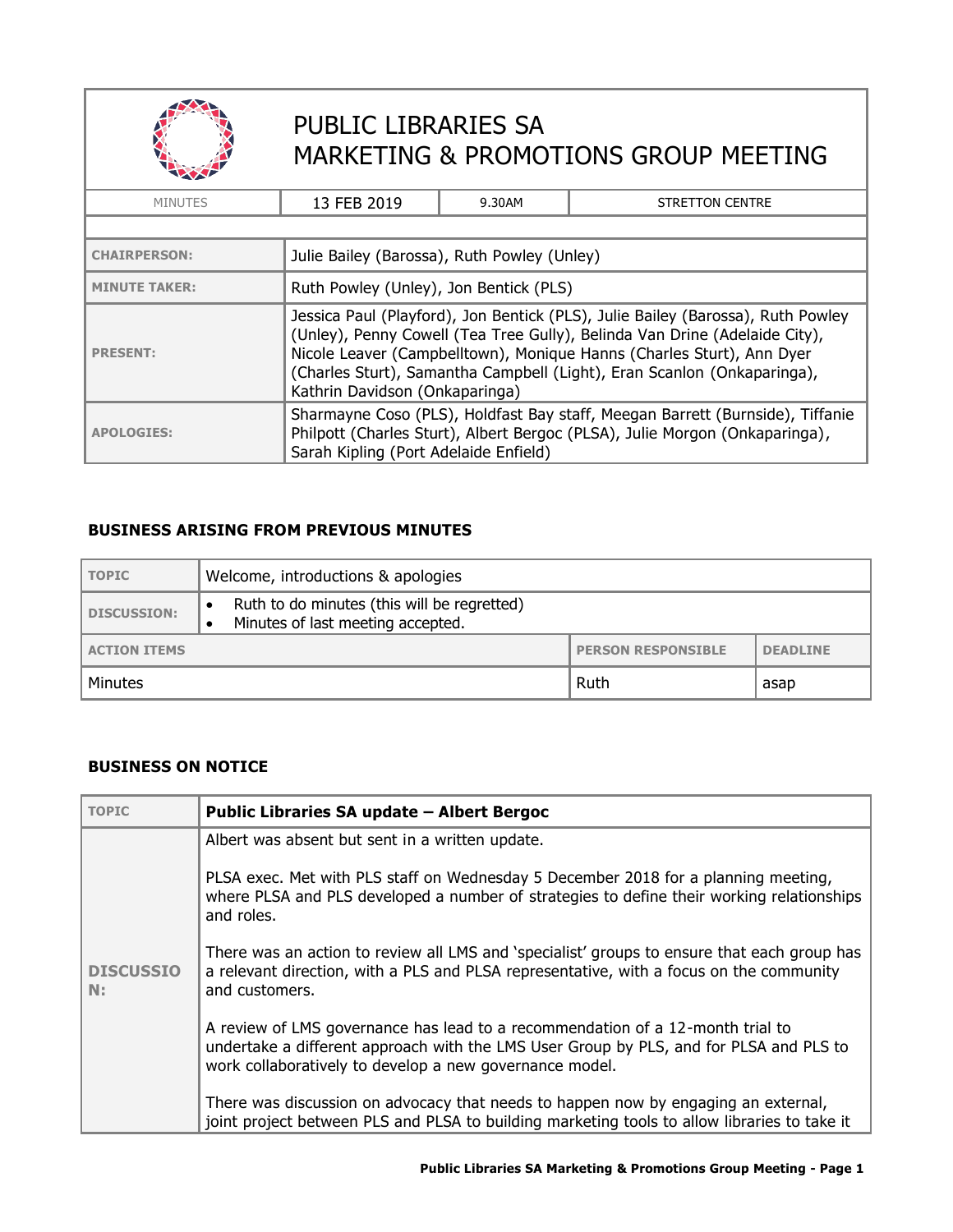|                     | to the community.                                                                                                                                                                                                                                                                                                                                                                                                                                                                                                                                                                                                                                                         |                           |                 |
|---------------------|---------------------------------------------------------------------------------------------------------------------------------------------------------------------------------------------------------------------------------------------------------------------------------------------------------------------------------------------------------------------------------------------------------------------------------------------------------------------------------------------------------------------------------------------------------------------------------------------------------------------------------------------------------------------------|---------------------------|-----------------|
|                     | At the PLSA exec. Meeting on Tuesday 5 February 2019, there was further discussion about<br>the role of PLSA Exec., its working relationship with PLS, future of the LMS user group,<br>anticipated changes within PLS resulting from the appointment of a new Associate Director<br>(currently being recruited) [position has been filled at time of minutes documented] and<br>advocacy in preparing for Public Library funding negotiations.<br>New PLSA committee members were welcomed and assigned their representative role on<br>committees, working parties and groups. I remain the Marketing and Promotions Group<br>representative for 2019.<br>Albert Bergoc |                           |                 |
| <b>ACTION ITEMS</b> |                                                                                                                                                                                                                                                                                                                                                                                                                                                                                                                                                                                                                                                                           | <b>PERSON RESPONSIBLE</b> | <b>DEADLINE</b> |
| Take note           |                                                                                                                                                                                                                                                                                                                                                                                                                                                                                                                                                                                                                                                                           | All members               |                 |

| <b>TOPIC</b>       | PLS news / Marketing & Promotions - Jon Bentick                                                                                                                                                                                                                                                                                                                                                                                                                                                                                      |
|--------------------|--------------------------------------------------------------------------------------------------------------------------------------------------------------------------------------------------------------------------------------------------------------------------------------------------------------------------------------------------------------------------------------------------------------------------------------------------------------------------------------------------------------------------------------|
|                    | Jon discussed Network membership changes (active members) from end June 2017 to end<br>June 2018:<br>The Network gained many new members (62,485) but this was impacted by the number of<br>$\bullet$<br>members who had become inactive over the same period (73,125)<br>The analogy used was a "leaky bucket we are trying to pump water into": unless we fix the<br>$\bullet$<br>'leak' of customers becoming inactive in such large numbers, we will struggle to grow<br>Network library membership, even with membership drives |
|                    | Some libraries have contacted fading members before they were about to be removed from<br>the active member database.                                                                                                                                                                                                                                                                                                                                                                                                                |
|                    | Jon suggested that libraries need to:<br>Take a Customer Relationship Management (CRM) approach - look at your membership as<br>a lifecycle - to keep them coming back<br>Be like the gym chains - they keep in contact (eg. via email) to keep you coming back<br>$\bullet$<br>Use e-newsletters<br>$\bullet$                                                                                                                                                                                                                       |
| <b>DISCUSSION:</b> | Have a member retention strategy as a key marketing strategy                                                                                                                                                                                                                                                                                                                                                                                                                                                                         |
|                    | A lot of patrons don't know what libraries offer even if they are members. Adelaide City<br>library has been addressing this by having staff roam the library floor to show customers<br>digital content products with a tablet. It has been more successful when not using a hard-<br>sell "Do you want to?" approachbetter results occurred when the approach was more<br>passive.                                                                                                                                                 |
|                    | Marion's campaign - Get into Libraries has been very successful. It could be used for a<br>statewide promotion. See more about the success of the campaign in this document:<br>https://sapln.sharepoint.com/sites/teams/MarketingAndPromotionsGroup/MeetingDocument<br>s/PLSA%20Marketing%20%26%20Promotions%20Meetings%20Minutes%20and%20Agend<br>as/GetIntoLibrariesReview-Document-4Page.pdf                                                                                                                                     |
|                    | Two target audiences: funders and patrons - need different messages for each.                                                                                                                                                                                                                                                                                                                                                                                                                                                        |
|                    | Victorian Public Libraries - Libraries change lives: https://librarieschangelives.org.au/                                                                                                                                                                                                                                                                                                                                                                                                                                            |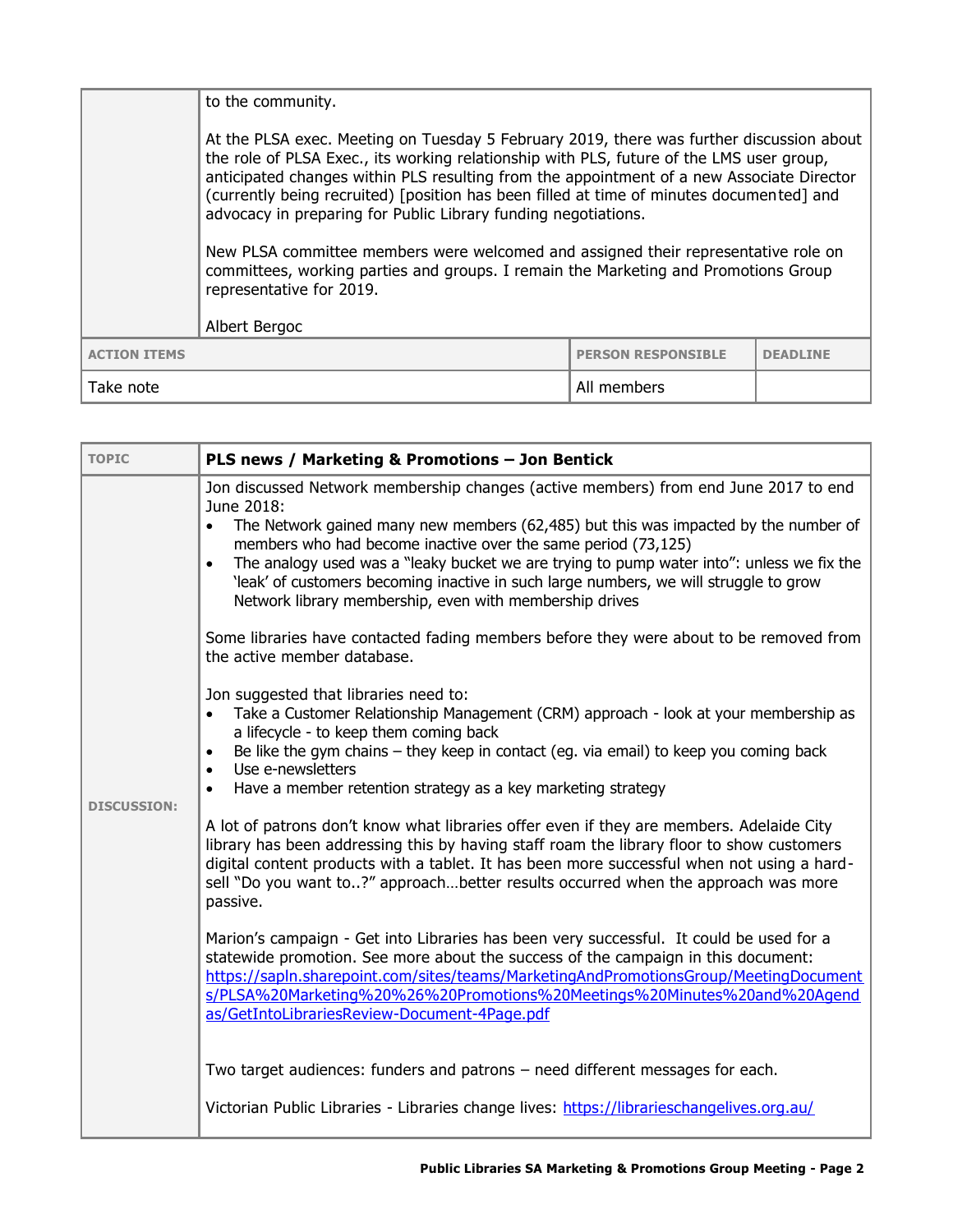|                     | The Library Dividend - study on the value of libraries. Refer:<br>http://www.plconnect.slg.gld.gov.au/manage/research/the-library-dividend |                           |                 |
|---------------------|--------------------------------------------------------------------------------------------------------------------------------------------|---------------------------|-----------------|
| <b>ACTION ITEMS</b> |                                                                                                                                            | <b>PERSON RESPONSIBLE</b> | <b>DEADLINE</b> |
| Take note           |                                                                                                                                            | All members               |                 |

| <b>TOPIC</b>                                     | <b>Professional Development / Training / Projects</b>                                                                                                                                                                                                                                                                                                                                                                                                                                                                                                                                                                                                                                                                                                                                                                                                                                                                                                                                                                                                                                                                                                                                                                                                                                 |                 |  |
|--------------------------------------------------|---------------------------------------------------------------------------------------------------------------------------------------------------------------------------------------------------------------------------------------------------------------------------------------------------------------------------------------------------------------------------------------------------------------------------------------------------------------------------------------------------------------------------------------------------------------------------------------------------------------------------------------------------------------------------------------------------------------------------------------------------------------------------------------------------------------------------------------------------------------------------------------------------------------------------------------------------------------------------------------------------------------------------------------------------------------------------------------------------------------------------------------------------------------------------------------------------------------------------------------------------------------------------------------|-----------------|--|
| <b>DISCUSSION:</b>                               | Several promotional projects were discussed:<br>Charles Sturt has an ongoing promotional campaign connecting their Community Centres<br>and Libraries - Hello! I'm your local<br>There was a discussion about Popup Libraries - Libraries could adopt similar approach to<br>$\bullet$<br>SA Water's Quench Bench where there is a popup library made available for Network<br>https://www.sawater.com.au/community-and-environment/community/guench-bench<br>SWOT analysis of Network marketing will help focus efforts<br>$\bullet$<br>The 'What Libraries Need/Want' questionnaire is to go ahead via survey monkey. Questions<br>$\bullet$<br>to be tabled with group.<br>Ryan Jones shows were very successful and have been repeated.<br>$\bullet$<br>Jason Gower may be coming to discuss Lynda.com<br>$\bullet$<br>Campbelltown Library did a survey and discovered that there were lots of requests for<br>$\bullet$<br>events and services that were already being offered.<br>There was a discussion of eNewsletters $-$ how often to issue, how to promote<br>$\bullet$<br>eNewsletters. Different libraries were compared. Suggestion of an update on eNewsletter<br>training within the group. Discussion on whether there could be a statewide eNewsletter<br>sign up. |                 |  |
| <b>PERSON RESPONSIBLE</b><br><b>ACTION ITEMS</b> |                                                                                                                                                                                                                                                                                                                                                                                                                                                                                                                                                                                                                                                                                                                                                                                                                                                                                                                                                                                                                                                                                                                                                                                                                                                                                       | <b>DEADLINE</b> |  |
| Take note                                        |                                                                                                                                                                                                                                                                                                                                                                                                                                                                                                                                                                                                                                                                                                                                                                                                                                                                                                                                                                                                                                                                                                                                                                                                                                                                                       | All members     |  |
|                                                  | Questionnaire to be discussed at next meeting                                                                                                                                                                                                                                                                                                                                                                                                                                                                                                                                                                                                                                                                                                                                                                                                                                                                                                                                                                                                                                                                                                                                                                                                                                         | All members     |  |

| <b>TOPIC</b>       | <b>Information sharing - Roundtable</b>                                                                                                                                                                                                                                                                                                                                                                                                                                                                                                                                                                                                                                                                                                                                                                                                                                                                                                                                                                                                                                                                                                                                                                                                                              |
|--------------------|----------------------------------------------------------------------------------------------------------------------------------------------------------------------------------------------------------------------------------------------------------------------------------------------------------------------------------------------------------------------------------------------------------------------------------------------------------------------------------------------------------------------------------------------------------------------------------------------------------------------------------------------------------------------------------------------------------------------------------------------------------------------------------------------------------------------------------------------------------------------------------------------------------------------------------------------------------------------------------------------------------------------------------------------------------------------------------------------------------------------------------------------------------------------------------------------------------------------------------------------------------------------|
| <b>DISCUSSION:</b> | Unley – Rescreening and discussion of 'Check This Out' video series.<br>City of Charles Sturt - Library Rules and Facebook Launch<br>Tea Tree Gully - Romantic Riddles - borrowed some famous romantic quotes.<br>$\bullet$<br>Discussion re: Library Lovers - who it targets $-$ in house library people<br>Adelaide – has created gift cards for libraries. A lady gave her mother a library card for<br>Christmas. Currently at approval stage. Also on Facebook.<br>Led to a discussion about gift cards, landing pages for gift cards and advertising.<br>$\bullet$<br>Port Adelaide Enfied (via Sarah Kipling)<br>Formulating a marketing theme or story for each month, in addition to business as<br>usual. For example with a heap of new clubs launched in Feb, Fringe and Writers'<br>Week coming up, so we are focussing on our entertainment offerings<br>Providing the necessary support and tools for the team to drive the production of more<br>content for social<br>Creating of an event pack – which includes marquee, beach trolley.<br>$\circ$<br>New shelving at Semaphore - presents an opportunity to review marketing needs and<br>$\circ$<br>promote our library by the beach (we now have bikes for hire there too which is<br>exciting) |